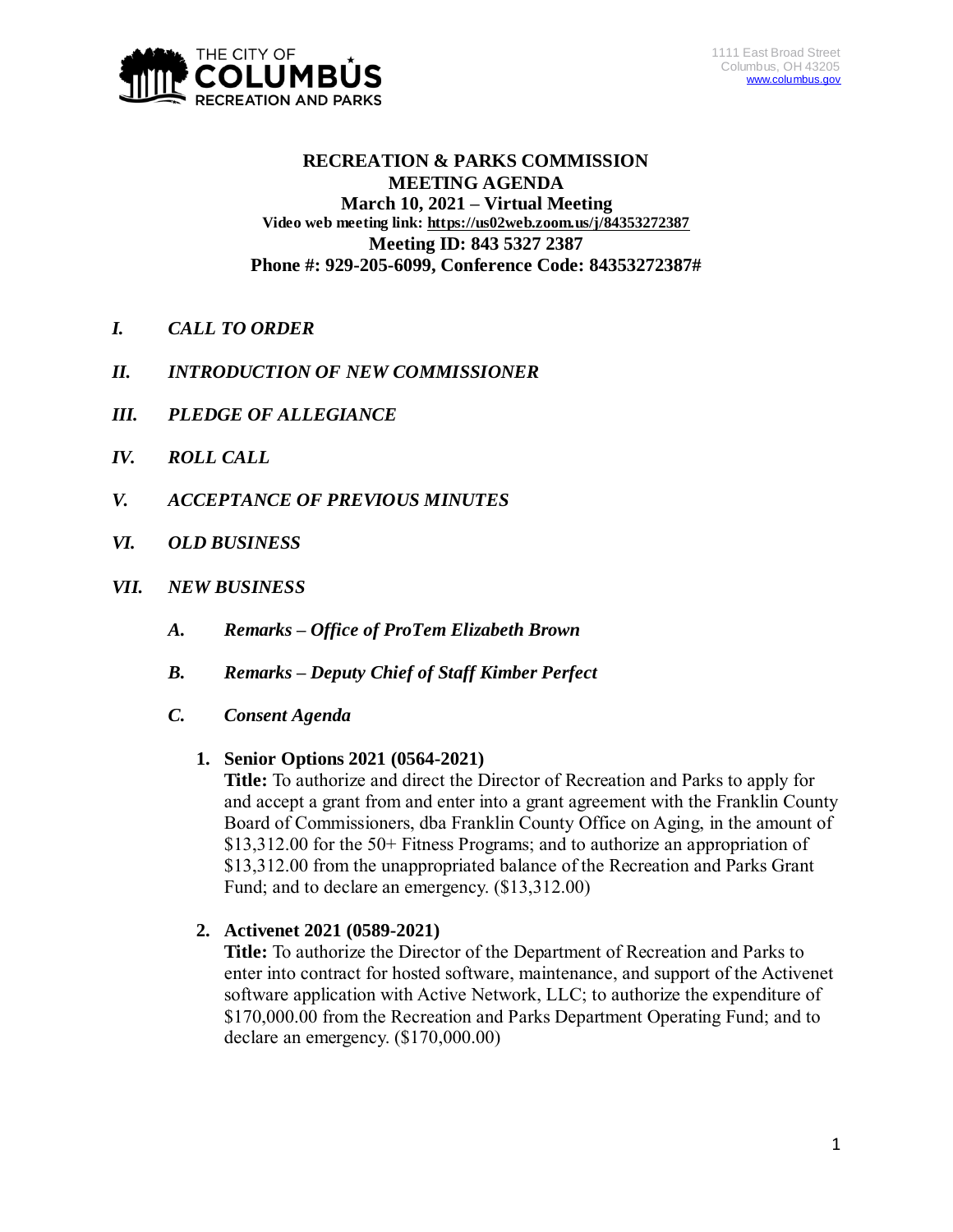

## **3. V.A.T. Bus Transportation 2021 (0590-2021)**

**Title:** To authorize and direct the Director of Recreation and Parks to enter into contract with V.A.T., Inc. for transportation services; to authorize the expenditure of \$71,000.00 from the Recreation and Parks Operating Fund; and to declare an emergency. (\$71,000.00)

Bids were received by the Recreation and Parks Department on March 11, 2020 in response to RFQ015096 for transportation needs as follows:

| Vendor       | Status     | Bid Amount              |                    |
|--------------|------------|-------------------------|--------------------|
| V.A.T., Inc. | <b>MAJ</b> | <b>Vehicle Type</b>     | <b>Hourly Rate</b> |
|              |            | Conventional School Bus | \$58.00            |
|              |            | Coach Bus               | \$70.00            |
|              |            | Passenger Van           | \$50.00            |

Passage of this legislation will authorize the Director of the Recreation and Parks Department to enter into year two (2) of a three (3) year agreement with V.A.T., Inc. for transportation services in the total amount of \$71,000.00 for the period of May 1, 2021 through April 30, 2022 and to declare an emergency.

## **4. Hotel/Motel Tax 2021 (0594-2021)**

**Title:** To authorize the appropriation and transfer of \$115,000.00 from the Hotel/Motel Tax Fund to the Recreation and Parks Operating Fund for the support of various annual special event programming; to appropriate \$115,000.00 in the Recreation and Parks Operating Fund; and to declare an emergency. (\$115,000.00)

## **5. Parks CIP Auditors Certificate 2020-2021 (0616-2021)**

**Title:** To authorize and direct the City Auditor to establish an auditor's certificate in the amount of \$250,000.00 for various expenditures for labor, materials, and equipment in conjunction with park improvements within the Recreation and Parks Department; and to authorize the expenditure of \$250,000.00 from the Voted Recreation and Parks Bond Fund. (\$250,000.00)

## **6. Facilities CIP Auditors Certificate 2020-2021 (0636-2021)**

**Title:** To authorize and direct the City Auditor to set up a certificate in the amount of \$250,000.00 for various expenditures for labor, materials, and equipment in conjunction with Recreation and Parks facility improvements; and to authorize the expenditure of \$250,000.00 from the Recreation and Parks Voted Bond Fund; and to declare an emergency. (\$250,000.00)

#### **7. Acquisition and Asset Management CIP AC 2020-2021 (0637-2021)**

**Title:** To authorize and direct the City Auditor to establish an auditor's certificate in the amount of \$70,000.00 for various expenditures related to property acquisitions and asset management services within the Recreation and Parks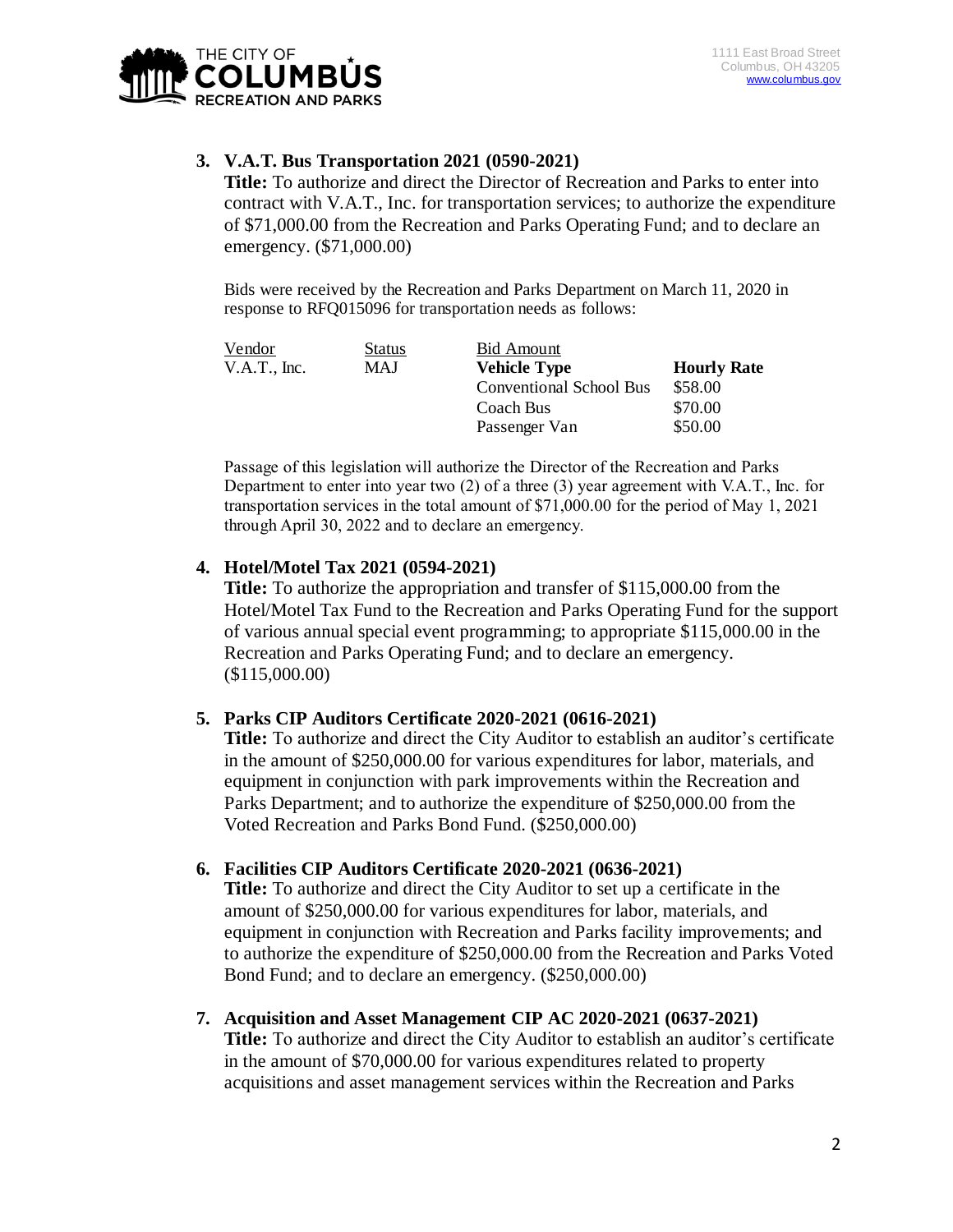

Department; and to authorize the expenditure of \$70,000.00 from the Voted Recreation and Parks Bond Fund. (\$70,000.00)

## **8. Sports CIP Auditors Certificate 2020-2021 (0638-2021)**

**Title:** To authorize and direct the City Auditor to establish an auditor's certificate in the amount of \$58,692.00 for various expenditures for labor, material and equipment in conjunction with sports facilities improvements within the Recreation and Parks Department; to authorize the transfer of \$59,692.00 within the Recreation and Parks Voted Bond Fund; to authorize the amendment of the 2020 Capital Improvements Budget; to authorize the expenditure of \$58,692.00 from the Voted Recreation and Parks Bond Fund; and to declare an emergency. (\$58,692.00)

**9. Opportunity Projects, Director's Discretion CIP AC 2020-21 (0639-2021) Title:** To authorize and direct the City Auditor to establish an auditor's certificate in the amount of \$250,000.00 for various expenditures for labor, materials, and equipment in conjunction with high priority opportunity projects within the Recreation and Parks Department; to authorize the expenditure of \$250,000.00 from the Voted Recreation and Parks Bond Fund; and to declare an emergency. (\$250,000.00)

# *D. Administration Agenda*

## **10. Private Boat Dock Transfer - Code Changes (0623-2021)**

**Title:** This code package will include modification to various sections of Chapter 9 including 912, 913, 919, 919.26 and 921 to transfer authority of private boat dock permitting to the Department of Public Utilities (DPU) and to authorize the Land Stewardship Program managed by DPU in code. The Land Stewardship Program is currently authorized by a joint management agreement between CRPD and DPU. These revisions are contingent on the passage of separate legislation authorizing the creation of Chapter 1117 of the Columbus City Code and shall become effective 30 days following the approval of 1117.

## **11. Westgate Park Open Shelter Improvements 2021 (0595-2021)**

**Title:** To authorize the Director of the Recreation and Parks Department to enter into contract with Tyevco, Inc. for the Westgate Park Open Shelter Improvements project and to authorize an expenditure of \$32,600.00 from the Recreation and Parks Capital Improvements Project Fund; and to declare an emergency. (\$32,600.00)

Proposals were advertised through Vendor Services, in accordance with City Code Section 329, on January 29, 2021, and received by the Recreation and Parks Department on February 16, 2021.

| Company Name                        | <b>Status</b> | Amount      |
|-------------------------------------|---------------|-------------|
| <b>Jess Howard Electric Company</b> | MAJ           | \$35,727.00 |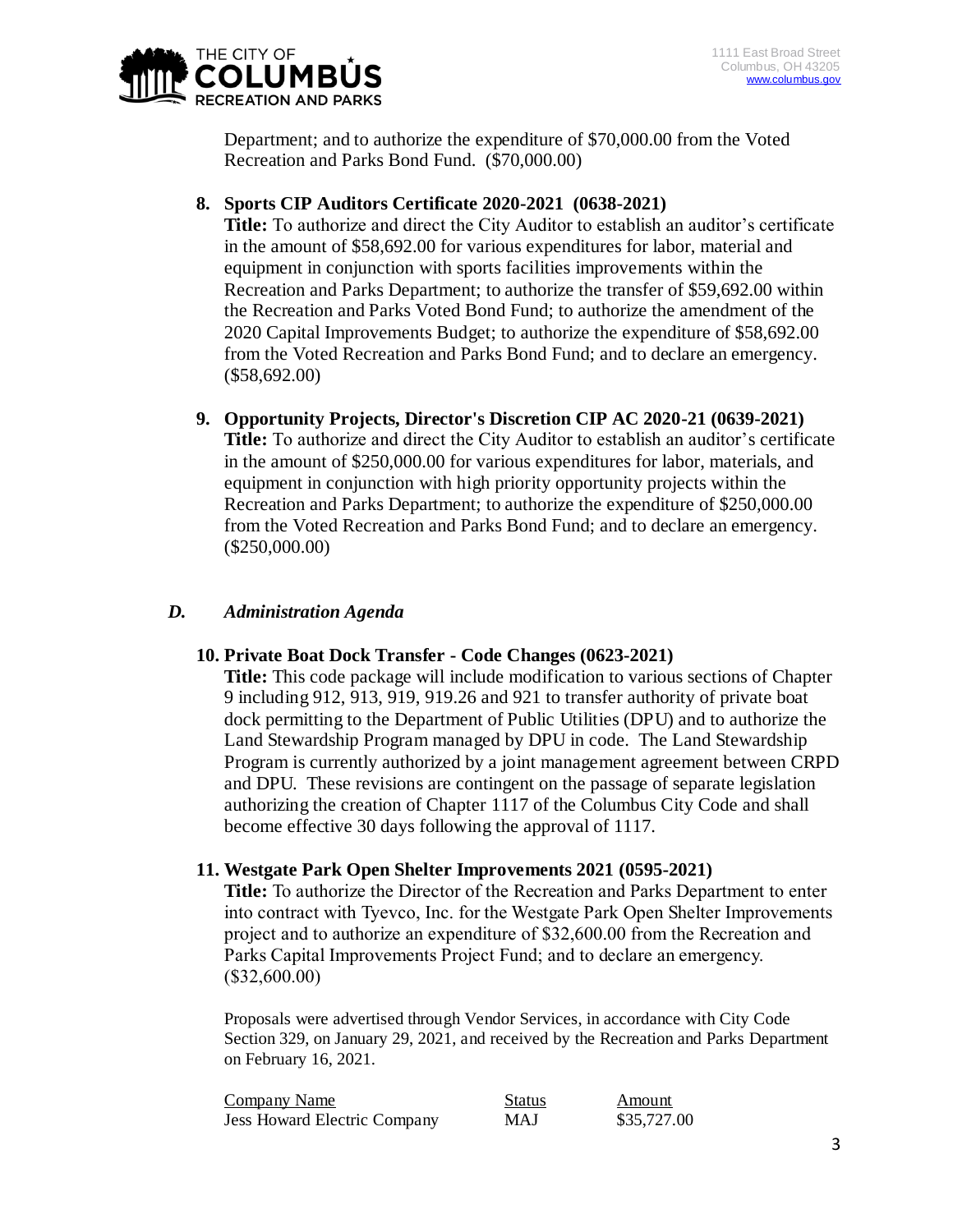

Tyevco, Inc. MAJ \$22,600.00

After reviewing the bids that were submitted, it was determine that Tyevco, Inc. was the lowest and most responsive bidder.

Tyevco, Inc. and all proposed subcontractors have met code requirements with respect to prequalification, pursuant to relevant sections of Columbus City Code Chapter 329.

## **12. Tuttle Park Lower Field Improvements 2021 (0596-2021)**

**Title:** To authorize the Director of the Recreation and Parks Department to enter into contract with R.W. Setterlin Building Company for the Tuttle Park Lower Field Improvements and to authorize an expenditure of \$933,436.70 from the Recreation and Parks Voted Bond Fund; and to authorize an expenditure of \$86,800.00 from the Recreation and Parks Voted Bond Fund for interdepartmental inspections and fees; and to declare an emergency. **(**\$933,436.70)

Proposals were advertised through Vendor Services, in accordance with City Code Section 329, on February 3<sup>rd</sup>, 2021 and received by the Recreation and Parks Department on February 23rd, 2021.

| <b>Company Name</b>             | <b>Status</b> | Amount       |
|---------------------------------|---------------|--------------|
| R.W. Setterlin Building Company | MAJ           | \$848,636.70 |
| 2K General Company, Inc.        | MAJ           | \$924,000.00 |

After reviewing the bids that were submitted, it was determine that R.W. Setterlin Building Company was the lowest and most responsive bidder.

R.W. Setterlin Building Company and all proposed subcontractors have met code requirements with respect to prequalification, pursuant to relevant sections of Columbus City Code Chapter 329.

#### **13. Franklin Park Conservatory - Operating Support 2021 (0617-2021)**

**Title:** To authorize and direct the Director of Recreation and Parks to enter into an agreement with the Franklin Park Conservatory Joint Recreation District for the city's share of the operation of the District in 2021; to authorize the expenditure of \$350,000.00 from the Recreation and Parks Operating Fund; and to declare an emergency. (\$350,000.00)

#### **14. King Arts Complex - Operating Support 2021 (0622-2021)**

**Title:** To authorize the Director of Recreation and Parks to enter into an agreement with the Community Arts Project, Inc., DBA, The King Arts Complex, to provide financial support toward community programming, facility operations and maintenance; to authorize the expenditure of \$125,000.00 from the Recreation and Parks Operating Fund; and to declare an emergency. (\$125,000.00)